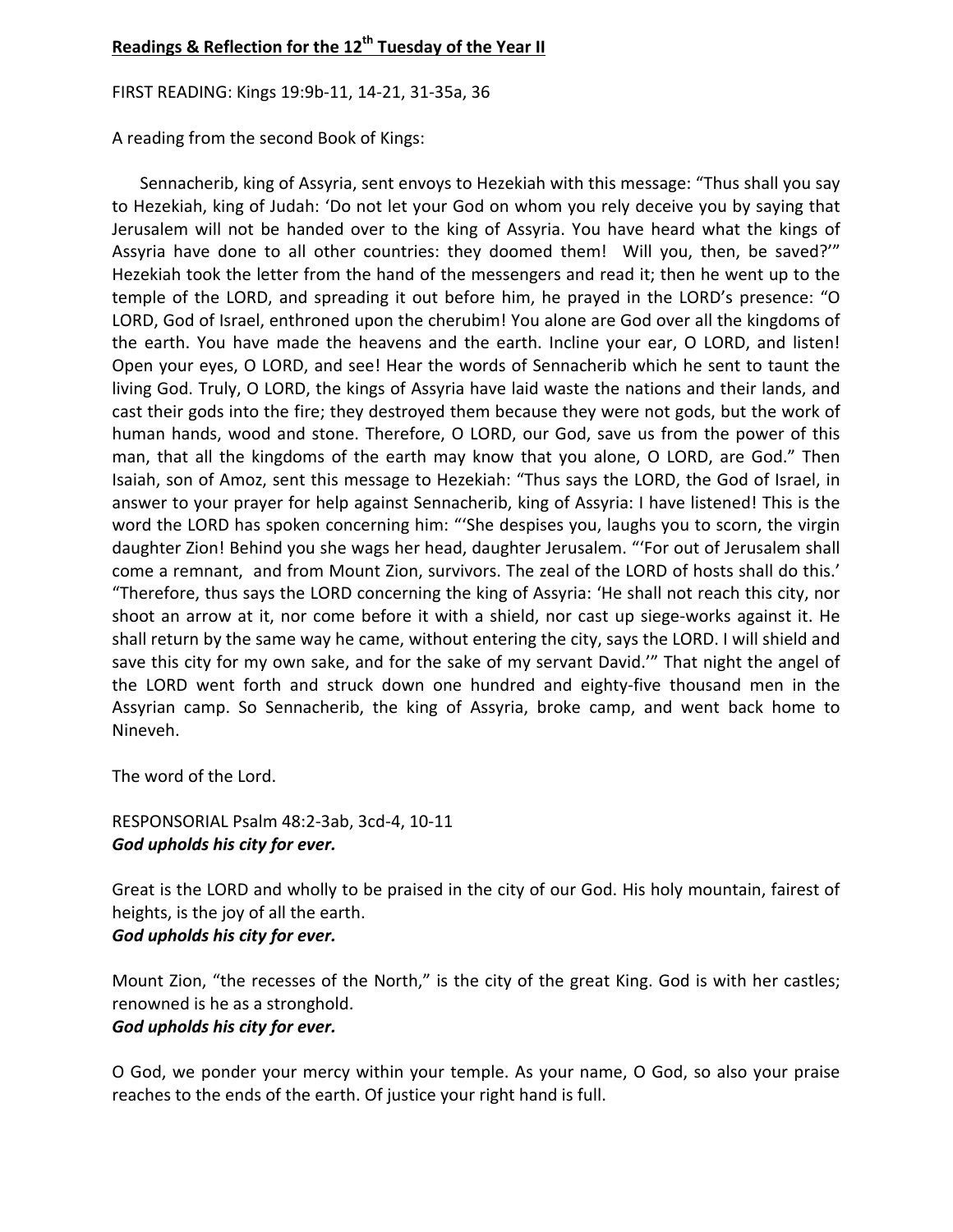## *God upholds his city for ever.*

Gospel: Matthew 7:6, 12-14

+ A reading from the holy Gospel according to Matthew:

 Jesus said to his disciples: "Do not give what is holy to dogs, or throw your pearls before swine, lest they trample them underfoot, and turn and tear you to pieces. "Do to others whatever you would have them do to you. This is the Law and the Prophets. "Enter through the narrow gate; for the gate is wide and the road broad that leads to destruction, and those who enter through it are many. How narrow the gate and constricted the road that leads to life. And those who find it are few."

The Gospel of the Lord.

## **Reflection for the 12<sup>th</sup> Tuesday of the Year II**

We all make plans for our future. We make investments, set up itineraries for our vacations and what we'll watch tonight on TV. How often does the stock market fluctuate? Who planned for COVID for travelling? A friend may call us tonight on the phone. Sennacherib made a promise to his fellow king, Hezekiah, "Resistance is futile; surrender now before I crush you!" Hezekiah prayed and God revealed new plans. Isaiah the prophet brought the message and reprieve. The Assyrian forces may have been hit with plague for their king called them home. But his message brought ambiguity; why mention a remnant from Zion if all the people would be spared. Soon our lectionary daily sequence of reading will change from narrative to prophecy; from history to salvation of God's people. Next Monday we'll start with the prophet Amos. Jerusalem will fall within just over one hundred years. The Babylonians would attack and destroy Jerusalem, the temple, kill the king and carry the citizens into captivity. Isaiah's prophecy conveys this threat.

From today's gospel, a contemporary version of Jesus' parable can be appropriate. Never let your dog eat your smart phone without having insurance. Why did Jesus talk about dogs and pigs? Why would anyone give what's holy to dogs or let pigs play with mother's string of pearls? Could Jesus be talking about people? People who will never believe? Jesus may be talking about discretion and some restraint to his apostles who will be spreading the gospel to all people. Be brave but not stupid. Never talk religion and politics at the Thanksgiving dinner. He may have just given his missionaries advice that may save their lives. There will be people who won't hear the Word. There were and still are. Be cautious and be careful. We who are Jesus' witnesses are valuable to him, personally. He seems to be saying trust your intuition and know your audience.

Jesus has just taught the Golden Rule, common to all the world's religions, in one way or another and in these or similar words. In this context and following Jesus' words of caution, he's told his followers to go one step more; to respect those who disagree as we want them to respect us. This, from the mouth of Jesus could inspire all those divided by politics, practice and opinion to seek the presence of Jesus in the people with whom we disagree. We all have opinions like we all have mouths. If we keep our mouths shut and listen to others, maybe they can then listen to us. Giving an example of Jesus in the way we behave speaks more clearly than raised voices.